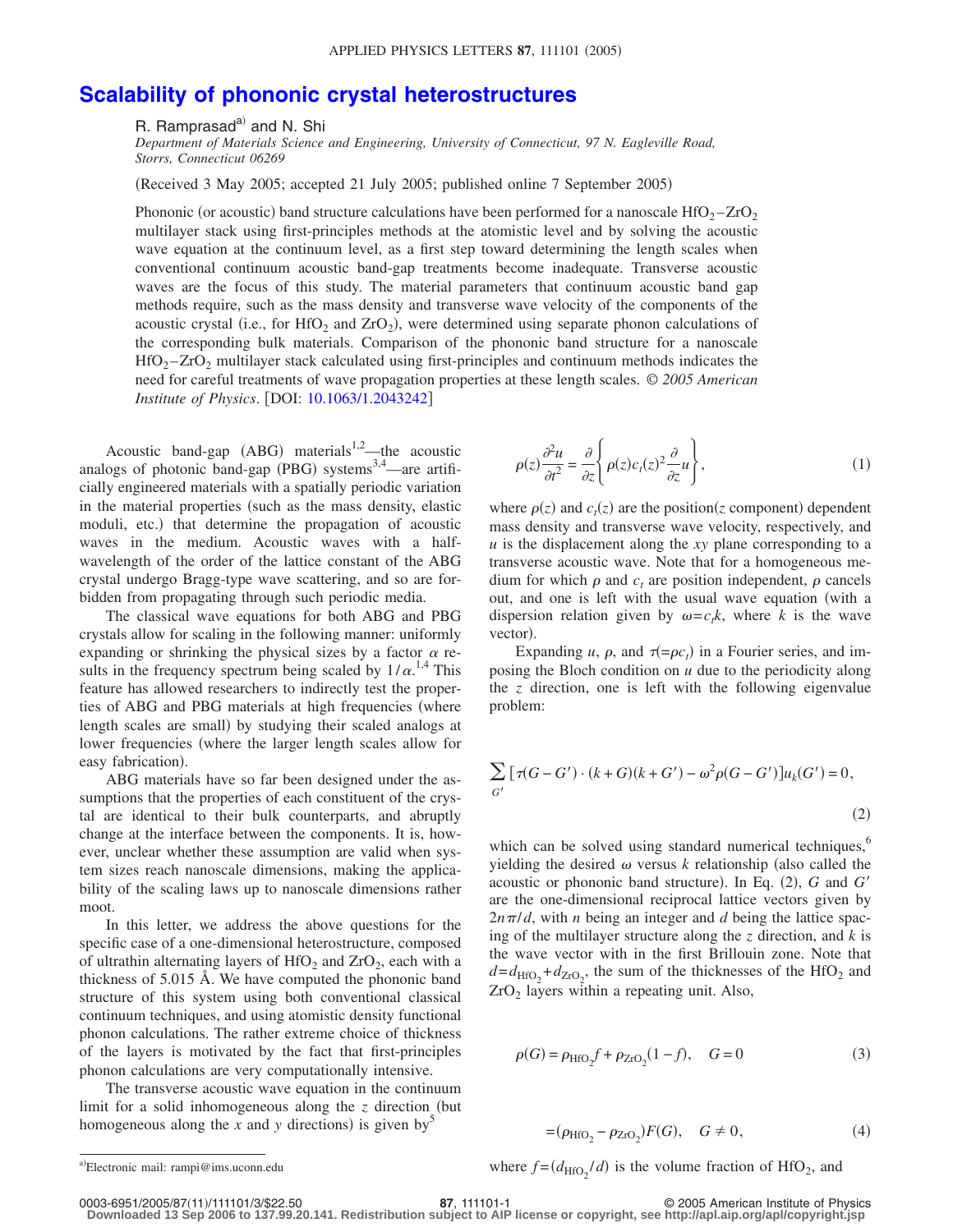

FIG. 1. Structure of the cubic  $MO_2$  (M=Hf or Zr) unit cell, with *a* being the lattice constant. White and dark circles represent O and M atoms, respectively. M atoms are at the face center sites of an external cube and O atoms at the simple cubic sites of an internal cube.

$$
F(G) = \frac{(\rho_{\text{HfO}_2} - \rho_{\text{ZrO}_2})[\sin(Gd_{\text{HfO}_2}) + i\cos(Gd_{\text{HfO}_2}) - i]}{Gd},
$$
\n(5)

with  $i=\sqrt{-1}$ . An analogous set of expressions hold for  $\tau(G)$ as well.

The values of  $\rho$  and  $c_t$  in HfO<sub>2</sub> and ZrO<sub>2</sub> are needed to solve for the acoustic band structure of  $HfO_2 - ZrO_2$ multilayer stacks [Eq. (2)]. In the present work, both of these quantities were determined from separate HfO<sub>2</sub> and  $ZrO<sub>2</sub>$ phonon calculations using first-principles density functional theory (DFT), within the local density approximation<sup>7</sup> as implemented in the local orbital SIESTA code.<sup>8</sup> Phonon calculations were also performed for a  $HfO<sub>2</sub> - ZrO<sub>2</sub>$  multilayer stack using this first principles method, to aid in the direct comparison of the phononic band structure calculated using the atomistic and continuum treatments. Norm-conserving nonlocal pseudopotentials of the Troullier–Martins type were used to describe all the elements. The atomic configuration [Xe  $4f^{14}$ ] $5d^26s^2$  was used for the Hf pseudopotential,  $[Kr]$ 4 $d^2$ 5 $s^2$  for the Zr pseudopotential, and  $[He]$ 2 $s^22p^4$  for the O pseudopotential. A double-zeta plus polarization basis set was used for all calculations. 75 and 38 special **k** points, respectively, yielded well converged bulk  $(HfO<sub>2</sub>$  and  $ZrO<sub>2</sub>)$ and  $HfO_2 - ZrO_2$  multilayer stack results, respectively. The equilibrium positions of the atoms were determined by requiring the forces on each atom to be smaller than 0.04 eV/Å.

 $HfO<sub>2</sub>$  and  $ZrO<sub>2</sub>$  occur in cubic, tetragonal, and monoclinic crystal structures,  $9-11$  the simplest of which is the cubic form considered here. Figure 1 shows a schematic of the cubic unit cell. The equilibrium lattice constant of this structure was calculated here to be 5.015 Å for  $HfO<sub>2</sub>$ , which agrees well with prior DFT calculations  $(5.04 \text{ Å})$  (Refs. 12 and 13) and experiments  $(5.08 \text{ Å})$ . The equilibrium lattice constant for cubic  $ZrO<sub>2</sub>$  was calculated here to be 5.02 Å which too agrees well with prior DFT calculations  $(5.04 \text{ Å})$ (Ref. 14) and experiments  $(5.09 \text{ Å})$ .<sup>11</sup>

Figure 2 shows the phonon spectra for the cubic bulk phases of HfO<sub>2</sub> and ZrO<sub>2</sub>, both with a lattice constant of 5.015 Å. The lattice constant of  $ZrO<sub>2</sub>$  was constrained at that **Downloaded 13 Sep 2006 to 137.99.20.141. Redistribution subject to AIP license or copyright, see http://apl.aip.org/apl/copyright.jsp**



FIG. 2. Phonon spectra along the  $(0,0,k_z)$  direction for cubic HfO<sub>2</sub> (solid circles) and cubic ZrO<sub>2</sub> (solid triangles), with  $d_{\text{MO}_2} = 5.015$  Å (M=Hf or Zr).

of  $HfO<sub>2</sub>$  as  $ZrO<sub>2</sub>$  in the multilayer stack was assumed to be lattice matched to  $HfO<sub>2</sub>$ . For clarity, only the two lowestorder transverse modes propagating along the *z* direction are shown. As can be seen, the phonon spectra for the two systems are qualitatively similar. The bulk acoustic velocities of transverse waves in the two systems are given by the slope of the frequency versus wave vector curves at small wave vectors (the continuum limit, where the dispersion relationship is linear, given by  $\omega = c_t k$ ); these are calculated to be 779 m/s and 1,030 m/s, respectively, for  $HfO<sub>2</sub>$  and  $ZrO<sub>2</sub>$ . The dispersion (or slowing down) of the transverse modes for large wave vectors (which continues after the *zone folding* of the transverse modes at the Brillouin zone boundaries) are atomistic effects that cannot be obtained by standard continuum treatments.

The densities for the two systems can also be determined from their lattice constants and the atomic weights of the constituent atoms; these are determined to be 10 873 kg/m<sup>3</sup> and 6488 kg/m<sup>3</sup>, respectively, for  $HfO<sub>2</sub>$  and  $ZrO<sub>2</sub>$ . The densities, transverse wave velocities, and the thickness of each layer of the multilayer stacks are the only parameters required to solve for the acoustic band structure of  $HfO_2 - ZrO_2$ multilayer stacks using Eq. (2).

The  $HfO<sub>2</sub> - ZrO<sub>2</sub>$  multilayer stack considered here consists of alternating  $HfO<sub>2</sub>$  and  $ZrO<sub>2</sub>$  layers each one cubic unit cell thick, stacked along the *z* direction, i.e., with  $d_{\text{HfO}_2}$  $=d_{ZrO_2}$ =5.015 Å. As mentioned earlier, it was assumed that  $ZrO<sub>2</sub>$  is lattice matched to HfO<sub>2</sub>. The acoustic band structure for this multilayer heterostructure stack calculated using first-principles methods as well as by using the continuum wave equation [Eq. (2)] is shown in Fig. 3. An acoustic band gap at the Brillouin zone boundary due to Bragg scattering can be seen.

While the spectra calculated using the two approaches are qualitatively the same predicting phononic band gaps that are in reasonable agreement, two important quantitative deviations can be seen:  $(1)$  Below the phononic band gap, the slopes of the dispersion relations are different indicating different effective wave velocities. This is presumably because of the extreme situation considered here, namely that each layer of the multilayer stack is just one atomic unit cell thick. In such circumstances, using the bulk properties of each constituent system (that abruptly changes at interfaces) in a con-